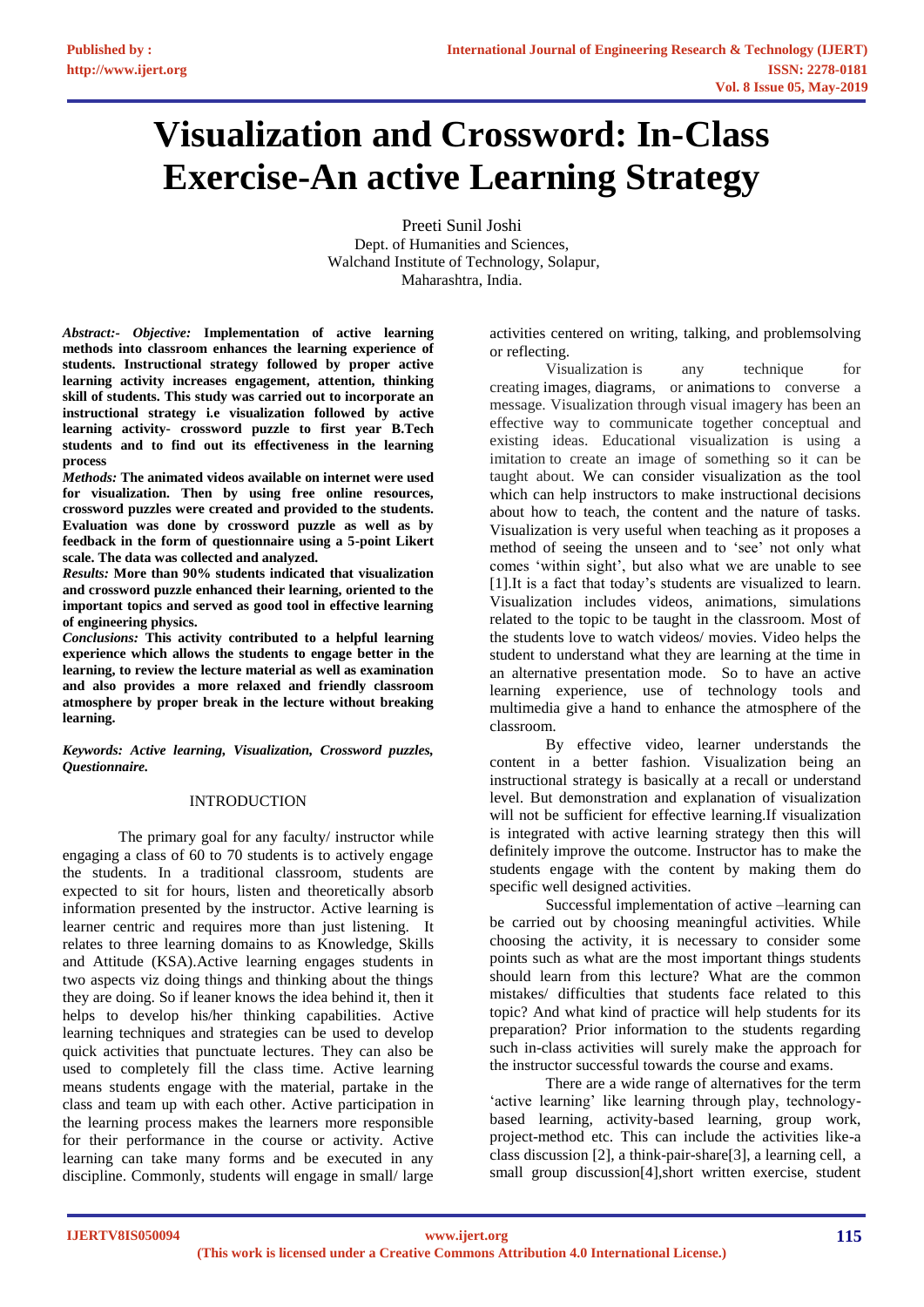debate[5] ,learning through teaching, class-game, gallery walk etc.

One of the effective pedagogy is using games in the classroom. Games can transform learning into a less threatening and more enjoyable process for learner as well as instructor [6-7].Games add flexibility and interest to the classroom by allowing students to adjust to ways in which they learn best [8].These kinds of activities also allow students to work either in groups or alone, to be competitive or not, to be creative and to have fun learning [9].By making use of crosswords in the education dome, educators can hone students' critical thinking and problemsolving skills. Puzzles can also be used to help emphasize skills in subject areas such as English mathematics, science, and social studies. Providing definitions in the crossword puzzle format challenges students to explore past experiences, recall recently learned information, and manipulate vocabularies to find the right word. The process of filling in a crossword puzzle encourages independence, creativity, and active engagement[10].

### PARTICIPANTS

This activity was carried out among the first year B.Tech students of Electronics and Telecommunication and Information Technology program of batch 2018-19 of Walchand Institute of Technology, Solapur, Maharashtra. Out of 134 students, 120 students participated in this activity.

The University question paper structure of first year includes 14 marks i.e about 20% of total questions as MCQs for each subject. Such questionnaire are helpful for increasing the percentage to high performing student and to support the passing of poor or slow learner.Objective questions require recall, memorizing which can be easily understood or memorized through games.

#### METHODOLOGY/ METHODS

The lectures were taught through visualization in the classroom, covering various aspects of the topic such as

definitions, key concepts and specificterms involved in various topics of engineering physics.Visualization covers different visual elements such as videos, animations,figures, working process, simulations etc. The animated videos available from You-tube were used for this activity. Then crossword puzzles were designed using a free online resource (https://crosswordlabs.com/ ). Crossword puzzles were designed for the relevant topics.

Such terms in the lecture were supplied into 'down' and 'across' clues to solve the crossword puzzle. The puzzle clues were designed in alignment with the learning objectives for the lecture. At the end of lecture, printed crossword puzzle sheets were distributed in the class. Students were asked to complete the puzzle in 15 minutes. One mark was assigned for each clue. Each question was discussed and doubts were clarified at the end of the activity through discussion. This activity was conducted three times covering different topics of engineering physics in the class .So in each lecture visualization was followed by solving crossword puzzle. The results and analysis is dependent on the data collected from these three different topics. Evaluation was done by crossword puzzle as well as by feedback in the form of questionnaire. Feedback was expressed as the percentage of responses. The data were analyzed using graph plotted in Origin software and presented as percentage of responses.

## FEEDBACK

Students' perceptions of the visualization and<br>activity were evaluated through 9-item puzzle activity were evaluated through 9-item questionnaire using a 5-point Likert scale (1=Strongly agree,  $2=$  Agree,  $3=$  Neutral,  $4=$  Disagree and  $5=$  Strongly Disagree).The data was collected , tabulated and analyzed.

# RESULTS AND ANALYSIS

Visualization strategy upto what extent it was successful, it's evaluation was done by crossword puzzle .Each question carries 1 mark. The results showed the improvement in successful solving the puzzles which is revealed by Pie-chart as in figure 1.



Figure 1. Result Analysis of crossword puzzle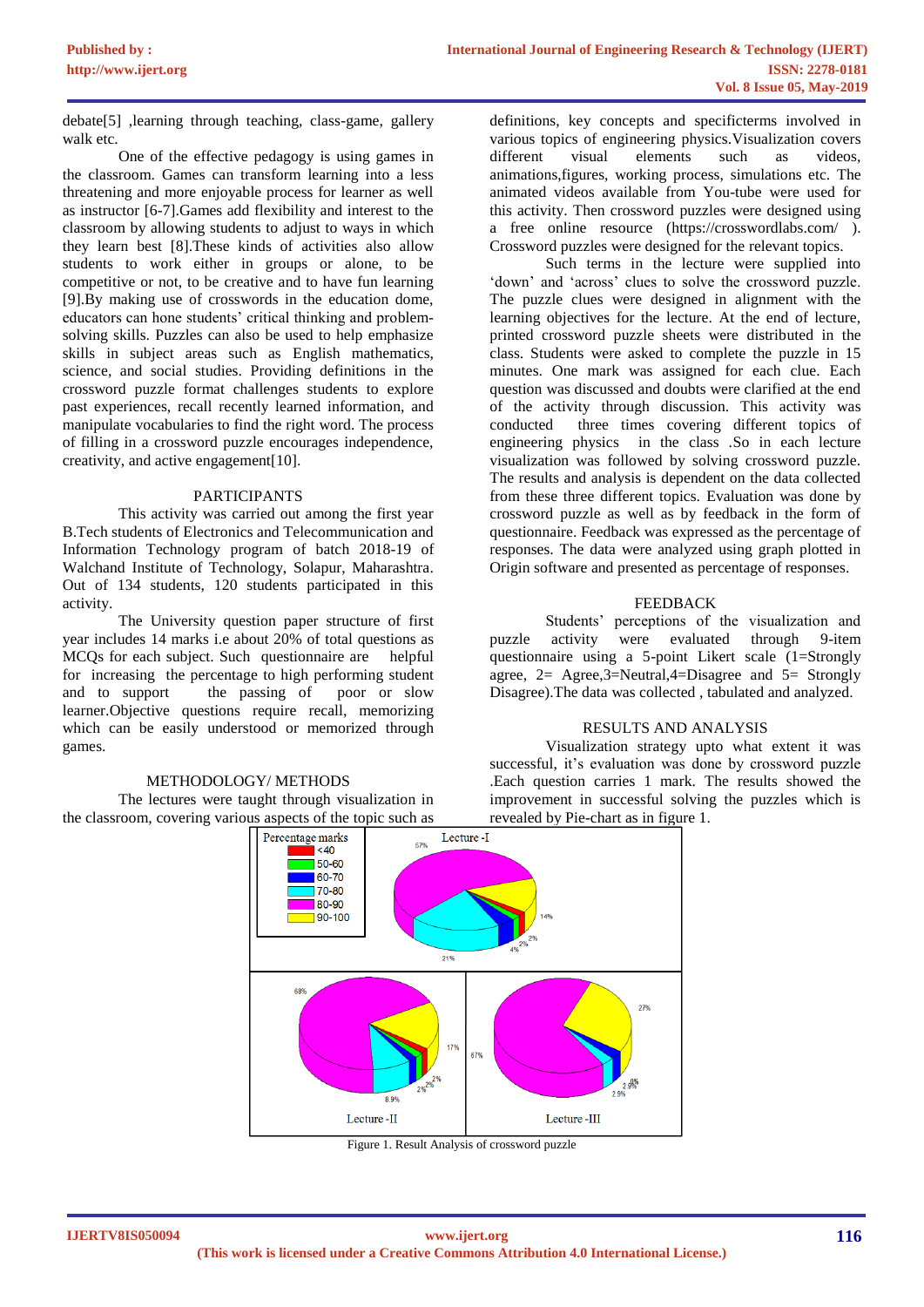The analysis shows that in first lecture, about 71% students have scored marks between 80-100%.This number had been increased to 94% by third lecture. The percentage of students who have successfully solved the crossword within time with score 100% was also increased from 14% to 27%.

While evaluating the feedback questionnaire, it was found that most of the students had an enjoyable experience. The results of questionnaire survey on usefulness of visualization and crossword puzzle activity in classroom learning is given in table 1. The feedback analysis was nearly same for three lectures.

Table 1.Results of questionnaire survey on usefulness of visualization and crossword puzzle activity in classroom learning.

| <b>Ouestionnaires</b>                                                                      | Response in %         |       |         |          |                      |
|--------------------------------------------------------------------------------------------|-----------------------|-------|---------|----------|----------------------|
|                                                                                            | <b>Strongly Agree</b> | Agree | Neutral | Disagree | Strongly<br>Disagree |
| 1. Visualization helped me to understand the<br>concept more easily                        | 58                    | 39    | 3       |          |                      |
| 2.I could comprehend the phenomenon or<br>definition more simply.                          | 60                    | 29    | 11      |          |                      |
| 3. Visualization helped me to solve the questions/<br>assignment more easily.              | 58                    | 34    | 8       |          |                      |
| 4. Imagination is easier due to visualization<br>method.                                   | 66                    | 33    | 3       |          |                      |
| 5. Crossword surely helped me to memorize the<br>difficult / important terms of the topic. | 50                    | 43    | 5       |          |                      |
| 6. Crossword surely helped me for multiple choice<br>questions                             | 53                    | 44    | 3       |          |                      |
| 7. Solving crossword puzzles in the classroom are<br>good appraisals of lecture content.   | 58                    | 40    |         |          |                      |
| 8. It is an entertaining way to boost my<br>understanding of the topic.                    | 57                    | 38    | 3       |          |                      |
| 9. I would enjoy doing more crossword puzzles.                                             | 53                    | 42    | 5       |          | --                   |

More than 92% of the students either agreed or strongly agreed that visualization helped to understand the concept more easily and crossword puzzles helped to memorize the important or key terms of the topic. More than 90 % students indicated that imagination is easier due to visualization method and visualization assisted to solve the questions more easily. More than 89% students agreed

that solving crossword puzzles are good appraisals of lecture content and it helped me for multiple choice questions in class tests.

Also, over 92% students suggested for more use of crossword puzzles in the classroom. Students' response for each question is interpreted by figure 2.



Figure 2: Student's response for each question in feedback

The statements in the questionnaire measured student's responses such as an ability to recognize key areas of the lecture, enhanced understanding of concepts, well understanding of key terminologies, better performance in examination and improvement in their learning skills.

Students were asked to provide additional comments regarding the activity in addition to 9 questionnaire statements.

There were no serious objections found among the student comments. Some of the comments were:

- It is a good way for learning and teaching.
- There should be crosswords on every topic.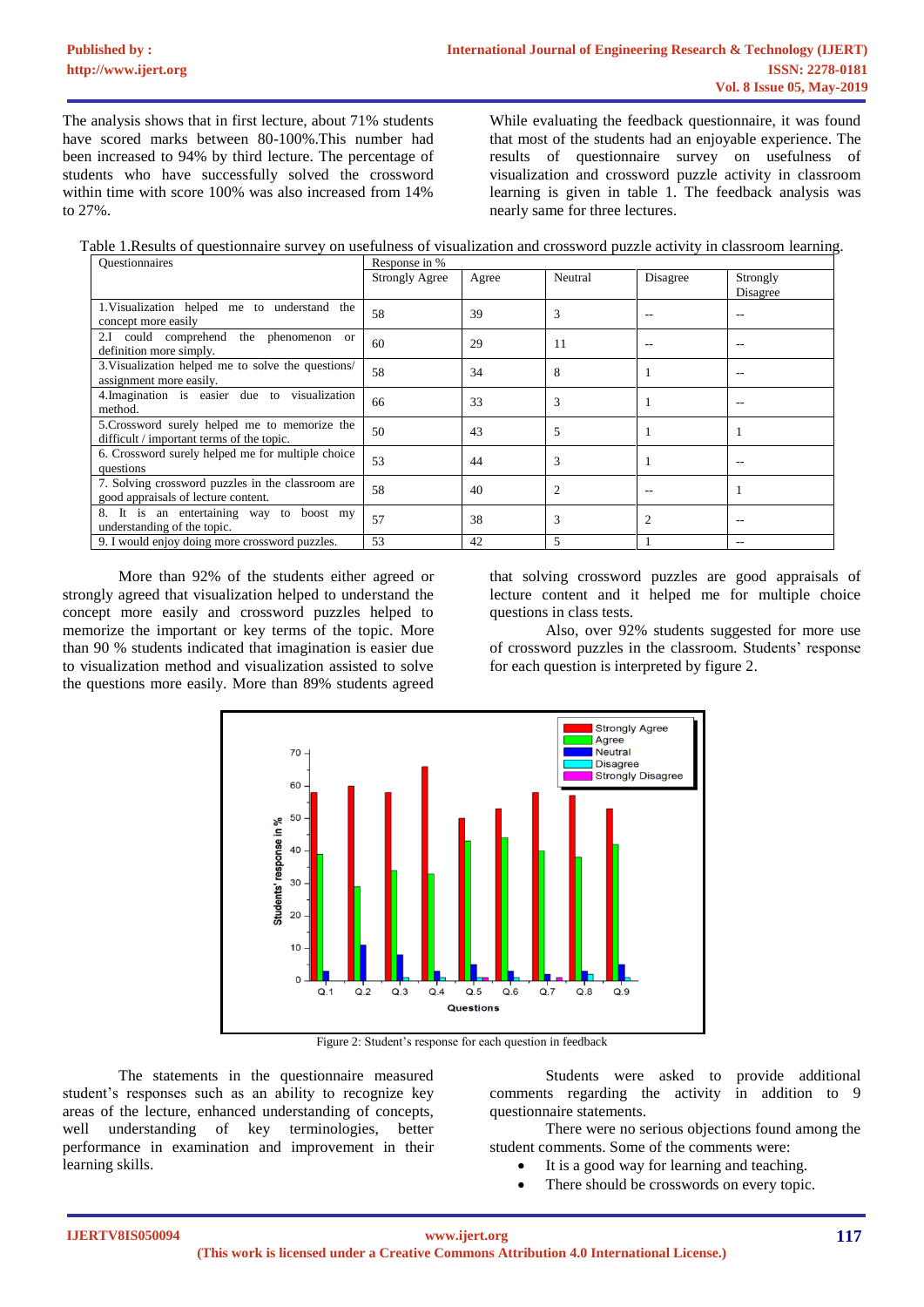- There should be crosswords on physics numericals.
- It breaks the routine of traditional class.
- It helps to recall and memorize the important terms of physics.
- It is very new and fun to solve the puzzle.
- It encourages the students to think and use their skill to complete the crossword.
- Discussion after this activity helps to clear misconceptions immediately.
- Active learning strategies enhance the learning skills of learner.
- It is innovative, new, and different and fun means to know own level of understanding.

# DISCUSSIONS

This study was carried out to incorporate an active learning strategy i.e visualization followed by crossword puzzle to first year B.Tech students and to find out its effectiveness in the learning process.

Visualization through illustrative images has been an effective way for communication between instructor and learner. Today's students are generation that is visualized to learn. So, these students should recommend knowledge throw the visual way, with strategy of active learning. Visualization is an umbrella that has been used to mean a variety of visual elements- figures, phenomenon, working, videos, animations, simulations etc. After visualization, the students were instructed to solve the crossword puzzle by reading the clues and then recalling what had been taught in lecture or seen through videos or animations. Students were then encouraged to participate actively to solve these puzzles. This assisted to form an environment for active learning. Students felt that it was a competitive and enjoyable method of effective learning .Similar findings were reported by Ritzko,*et.al.*[11].It is often difficult for students to recall and reproduce during written examination. So, such strategies overcome such problems.Crossword puzzles provided a much needed break to the students from monotonous lecture without breaking their learning and making the learning more enjoyable. Shah, lynch and Macias Moriarity *et.al* had reported similar results[12].The students pointed out that completing the crossword puzzle provided a good review of the content discussed in classroom lectures/videos. These findings are consistent with the results of study of Carlos Mario et.al [13].Crossword puzzles motivate learners to remember and understand a word's meaning. Crossword puzzles are entertaining study materials which help to increase self-motivation in learners to learn and study moreCrossword puzzles have unique feature of selfcorrecting due to length and overlapping of each answer from the other answer. This helps students to correct their mistakes immediately and assist in developing their critical thinking and helps them to hold the knowledge gained. Bailey *et.al* reported that games create an environment of interest not only for learner but also for the instructor [14].Cracking puzzles are seen as a type of recreation. As a result, students see them as less nerve-wracking when they are used in a classroom setting. They are more receptive to

solving crosswords. Students were also able to identify their weak area while finding the exercise to be fun [15].Hence, students' engagement, attention, recalling abilities and learning experiences can be enhanced through crossword puzzles [16]. The students' responses to 9 questinnaire survey confined the multiple benefits of crossword puzzles as supplements to traditional lecture [17]. Such activities are suitable for first year students to build up skills related to handling basic conceptualization allied with a knowledge area.

# **CONCLUSIONS**

Visualization followed by crossword puzzle was implemented for this study. Crossword puzzles were used as in-class activity. Student's perceptions of the use of visualization and then solving crossword puzzles as an active learning instructional tool were gathered using a feedback based on a 5-point Likert Scale. A majority of students found that visualization followed by crossword puzzle enhanced their learning of the topic. This activity contributed to a helpful learning experience which allows the students to better engage in the learning, to review the lecture material as well as examination and also provides a more relaxed and friendly classroom atmosphere by proper break in the lecture.

This study showed that specially designed crossword puzzles showed a better short-term recall of terms. Thus crossword puzzles are creative tool whose proper execution certainly has a positive impact on the student's skill and performance.

# ACKNOWLEDGMENTS

I would like to thank the students of first year B.Tech (ENTC and IT program) 2018-19 batch of Walchand Institute of Technology for their valuable time given to solve the crossword puzzle, for filling the questionnaire and accepting new approach . I also thank the reviewers for constructive comments on the manuscript, ET coordinator Mr. A.S Falmari, F.E Coordinator Dr. N.S Gramopadhye, Management, and Principal, Dr. S.A Halkude of Walchand Institute of Technology, Solapur, Maharashtra.

# REFERENCES

- [1] Arcavi A. *The role of visual representations in the learning of mathematics*. Educational Studies in Mathematics, 52:215-241, 2003.
- [2] McKeachie, W.J., Svinicki,M. (2006). *Teaching Tips: Strategies, Research, and Theory for College and University Teachers. Belmont*, CA. Wadsworth.
- [3] *Robertson, Kristina (2006). "Increase Student Interaction with "Think-Pair-Shares" and "Circle Chats"colorincolorado.org. Retrieved 5 March 2015.*
- [4] *Harmann, Kerstin (2012). "Assessing Student Perceptions of the benefits of discussions in small-group, large-class, and online learning contexts".College Teaching.60 (2): 65–75. doi: 10.1080/ 87567555. 2011. 633407. Retrieved 10 March 2[015.](https://en.wikipedia.org/wiki/Digital_object_identifier)*
- [5] Michael, J. (2006). *Where's the evidence that active learning works?. Advances in Physiology Education*, 30(4), 159-167.
- [6] Franklin , S. , Peat, M., & Lewis, A. (2003). *Non-traditional interventions to stimulate discussion: The use of games and puzzles. Journal of Biological Education*, 37(2), 76-82.